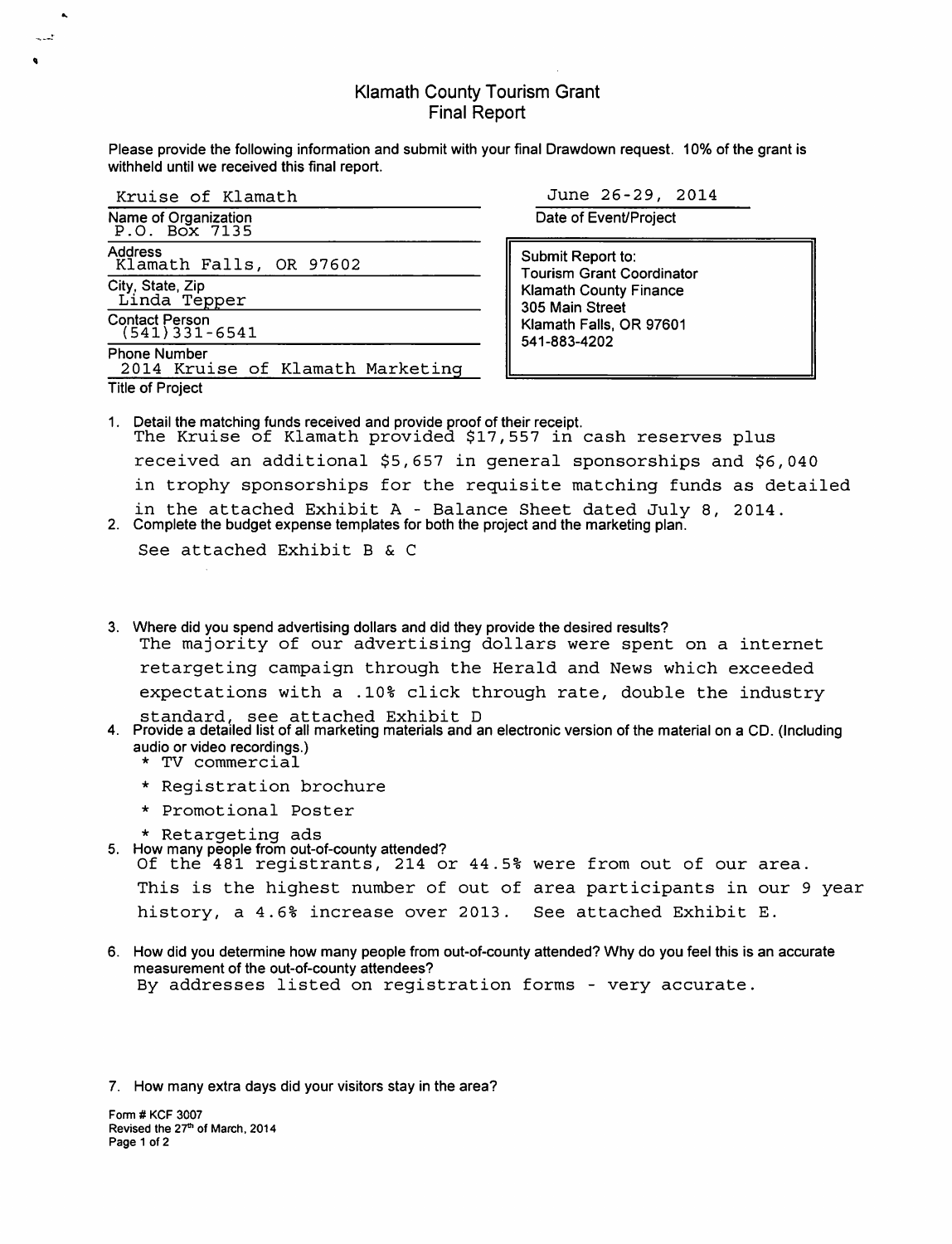This year we added a Thursday evening kick-off party and a full day of mini shows on Friday to our event schedule and saw our average length of stay increase from 1 night to 2-3 nights.

- 8. How did you determine how many extra days your visitors stayed? Why do you feel this is an accurate measurement of the extra days? We conducted an in person survey of those out of area participants with about 50% of the survey being completed. Based on the survey responses plus attendance at the Thursday and Friday events by out of area participants we fill this is an accurate measurement.
- 9. Do you plan on sponsoring this event again? Yes, plans are already underway for the 2015 Kruise of Klamath which will be our lOth annual event.
- 10.Do you have any comments or suggestions for the Tourism Review Committee regarding the application, award or reimbursement process?

No - the Kruise of Klamath thanks you for your continued support of our event!

**By signing this you are agreeing that you have paid all bills accrued through this process; as well as agreeing that the Logo Usage Agreement is now terminated.** 

Signature

7/29/14 Date

Linda Tepper, Secretary Printed Name and Title

 $\hat{\mathbf{A}}$ 

 $\bullet$ 

Form # KCF 3007 Revised the 27<sup>th</sup> of March, 2014 Page 2 of 2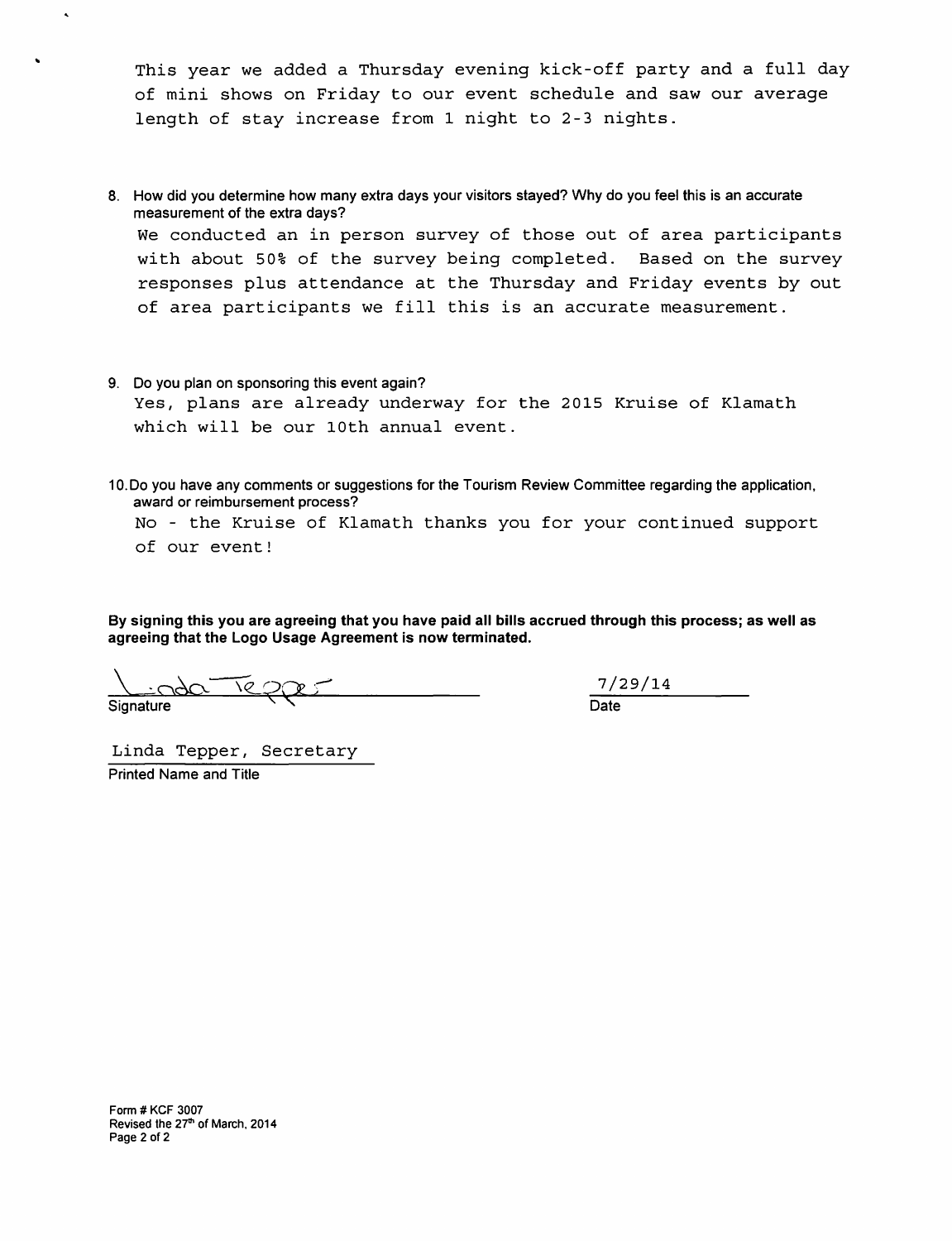Kruis of Klamatt

 $\hat{\mathbf{x}}$ 

 $\overline{\mathbf{v}}$ 

 $\epsilon$ 

 $\gtrapprox$ 

Exhibit A

|                |                                                                                              | July 8, 2014        |                                                  |                                               |                      |                           |                                                              |
|----------------|----------------------------------------------------------------------------------------------|---------------------|--------------------------------------------------|-----------------------------------------------|----------------------|---------------------------|--------------------------------------------------------------|
|                |                                                                                              |                     |                                                  |                                               |                      |                           |                                                              |
|                | Income<br>Donation Strants<br>Registeation<br>Shirts, Sock Hy Meur Sales<br>lendon Swip moet |                     | 565700<br>609000<br>19 69500<br>955700<br>341000 | $240$ $50'50'$                                | at Sock Hap<br>Salka | Poter Ren                 | Event Inone.<br>13000<br>735.00<br>644.00<br>75200<br>319500 |
|                | Total Income                                                                                 |                     | 44 359.00                                        |                                               |                      |                           | Evens Expense<br>Up Su Snidke 240720                         |
|                | Expenses)                                                                                    |                     |                                                  |                                               |                      | Stain Thorum<br>Poke Rees | 1390.00<br>75000<br>576.65 Holled Band 125000<br>135000      |
|                | Office<br>Donations<br>Trophee                                                               | cara<br>Contractors |                                                  | 293923 Strokmerer<br>592639 Charltz<br>155350 |                      |                           | 25000<br>Rondy Hopkur (8000)                                 |
|                | Polei Run Sort Hop Kreiser<br>Skeits miss.                                                   |                     |                                                  | 1543790<br>741150                             |                      |                           |                                                              |
|                | Jotal Expenser<br>Income<br>Enfenses                                                         | 44359.00<br>3326852 |                                                  | 3376857                                       |                      |                           |                                                              |
|                | Carry over 2013                                                                              | 1109048<br>175578   |                                                  |                                               |                      |                           |                                                              |
|                | Bank Balance 7-8-14                                                                          | 2864829<br>28648.29 |                                                  |                                               |                      |                           |                                                              |
| 3e<br>30<br>40 | to be adjusted                                                                               |                     |                                                  |                                               |                      |                           |                                                              |
|                |                                                                                              |                     |                                                  |                                               |                      |                           |                                                              |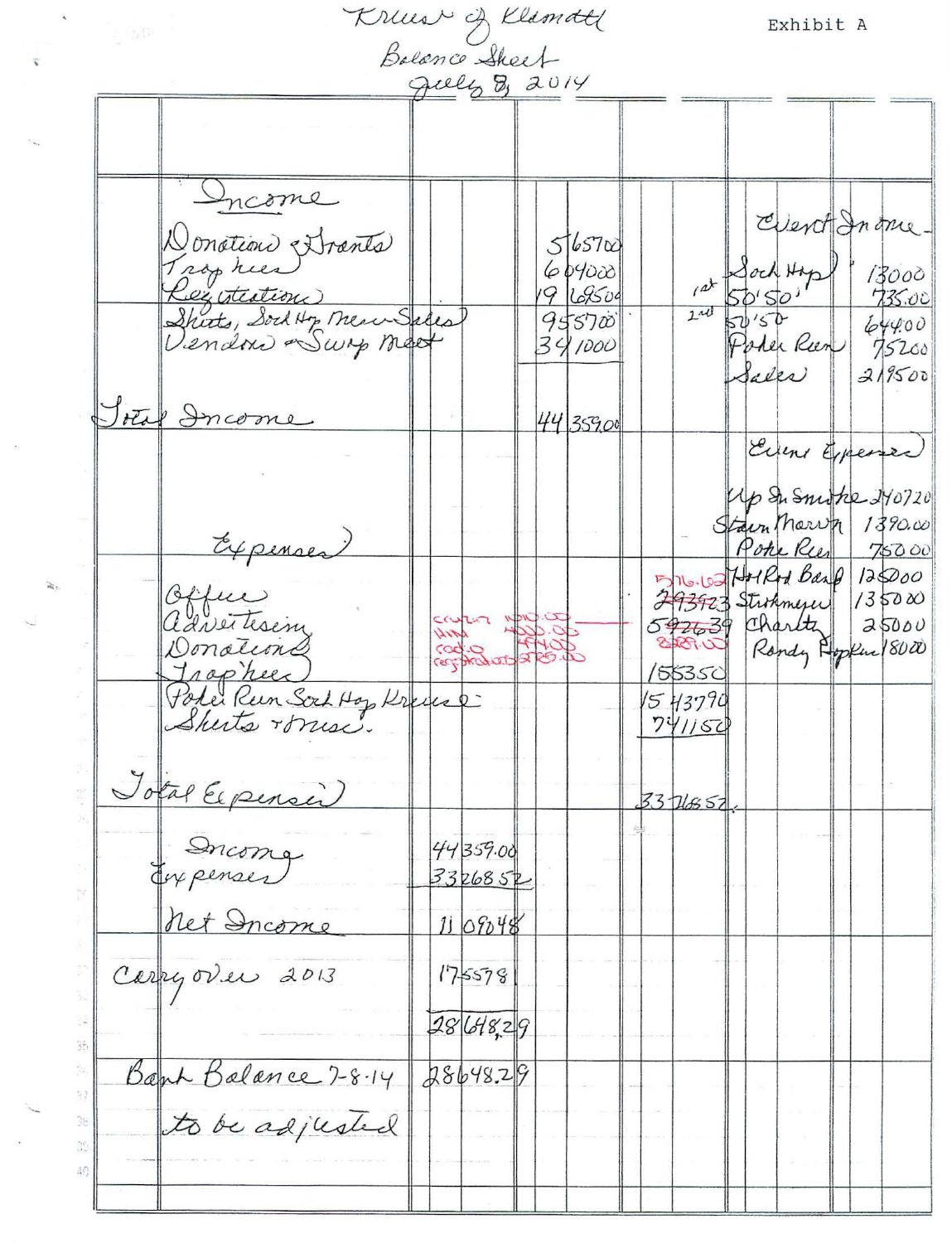#### Klamath County Tourism Grant Application Project Budget

|                                    | Committed | Pending                  | Total                | Actual | <b>Comments/Explanations</b> |
|------------------------------------|-----------|--------------------------|----------------------|--------|------------------------------|
| <b>INCOME</b>                      |           |                          |                      |        |                              |
| <b>Tourism Grant Request</b>       | 5,000     |                          |                      | 5,000  |                              |
| Cash Revenues -                    |           |                          |                      |        |                              |
| Source: Registration Fees          | 17,500    |                          |                      | 19,695 |                              |
| Source: Vendor Fees                | 3,700     |                          |                      | 3,410  |                              |
| Source: Kruise Reserves            | 4,200     |                          |                      | 17,557 |                              |
| <b>Total Cash Revenues</b>         | 30,400    | $\overline{\phantom{0}}$ | $\ddot{\phantom{1}}$ |        |                              |
| Other Funding Sources:             |           |                          |                      |        |                              |
| Source: General Sponsors           |           |                          |                      | 5,657  |                              |
| Source: Trophy Sponsors            |           |                          |                      | 6,040  |                              |
| Source: Merchandise Sales          |           |                          |                      | 9,557  |                              |
| <b>Total Other Funding Sources</b> |           | $\blacksquare$           | $\ddot{\phantom{1}}$ |        |                              |
| <b>Total Revenue</b>               | 30,400    | ٠                        | $\overline{a}$       | 66,916 |                              |
|                                    |           |                          |                      |        |                              |
| <b>EXPENSES</b>                    |           |                          |                      |        |                              |
| Cash Expenses -                    |           |                          |                      |        |                              |
| Personnel costs                    |           |                          |                      |        |                              |
| Marketing costs                    | 6,500     |                          |                      | 8,289  |                              |
| Rentals                            |           |                          |                      |        |                              |
| Supplies                           | 3,800     |                          |                      | 577    |                              |
| Other: Events                      | 10,000    | $\ddot{\phantom{1}}$     | $\blacksquare$       |        | 15,438 Block Party/Poker run |
| Other: Promotional Items           | 7,000     |                          |                      |        | 7,412 Hats/shirts/etc        |
| Other: Trophies                    | 3,100     |                          |                      | 1,554  |                              |
| Other:                             |           |                          |                      |        |                              |
| <b>Total Cash Expenses</b>         | 30,400    | $\overline{a}$           | $\ddot{\phantom{0}}$ | 33,269 |                              |
| <b>In-Kind Expenses</b>            |           |                          |                      |        |                              |
| Labor                              |           |                          |                      |        |                              |
| Marketing costs                    |           |                          |                      |        |                              |
| Other:                             |           |                          |                      |        |                              |
| Other:                             |           |                          |                      |        |                              |
| Other:                             |           |                          |                      |        |                              |
| Other:                             |           |                          |                      |        |                              |
| <b>Total In-Kind Expenses</b>      |           |                          |                      |        |                              |
| <b>Total Expenses</b>              | 30,400    | $\overline{a}$           |                      | 33,269 |                              |
| Net Income <expense></expense>     | 0         |                          |                      | 33,647 |                              |

#### **NOTES**

 $\hat{\mathcal{A}}$ 

Be as specific as possible; provide explanation to help clarify budget items Use the "Actual" column when preparing your final report; submit this form with the final report Use additional space or lines if necessary to provide complete information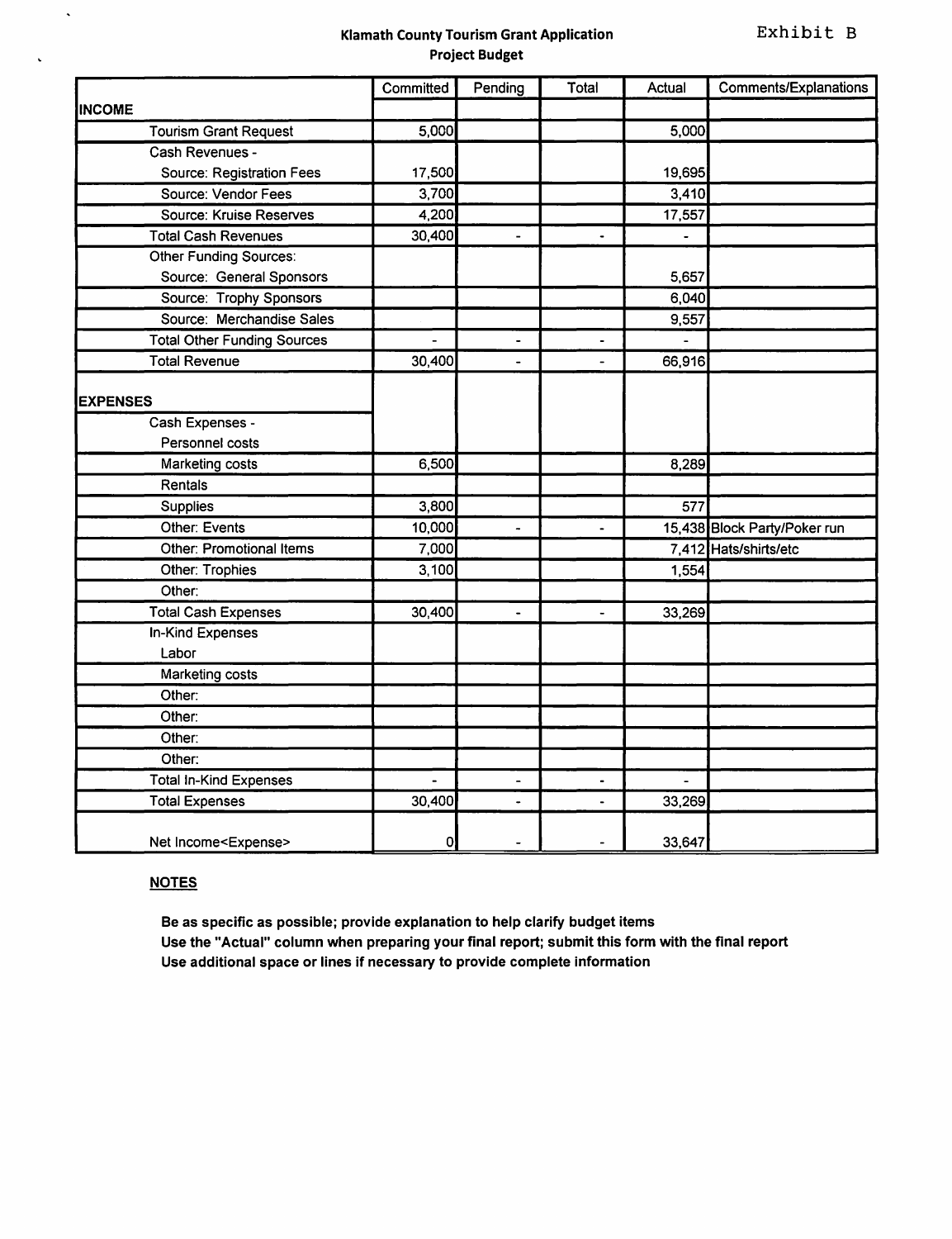#### Klamath County Tourism Grant Application Marketing Budget Form

|                                  | Committed | Pending                      | Total          | Actual                   | Comments/Explanations                      |
|----------------------------------|-----------|------------------------------|----------------|--------------------------|--------------------------------------------|
| <b>CASH INCOME</b>               |           |                              |                |                          |                                            |
| <b>Tourism Grant Request</b>     | 5,000     |                              |                | 5,000                    |                                            |
| Other Sources: Kruise matching   | 1,500     |                              |                | 4,651                    |                                            |
| <b>Total Revenue</b>             | 6,500     |                              |                | 9,651                    |                                            |
| <b>CASH EXPENSES</b>             |           |                              |                |                          |                                            |
| Advertising                      |           |                              |                |                          |                                            |
| Print                            | 1,010     |                              |                |                          | 1,010 2 - 1/2 page ads in Cruzin' magazine |
| Web                              | 250       |                              |                |                          | 250 Update of website                      |
| Other Internet                   |           |                              |                |                          | 4,000 Herald & News Retargeting Campaign   |
| Other                            | 1,500     |                              |                |                          | 542 Posters & flyers                       |
| <b>Total Advertising</b>         | 2,760     | $\blacksquare$               | $\blacksquare$ | $\overline{\phantom{a}}$ |                                            |
| Printing                         | 2,500     |                              |                |                          | 2,785 Registration packets                 |
| Postage                          |           |                              |                | 429                      |                                            |
| Misc/Other (Explanation Req'd):  |           |                              |                |                          |                                            |
| Other:                           | 740       |                              |                |                          | 141 Save the Date postcards                |
| Other:                           | 500       |                              |                |                          | 494 Local Radio                            |
| Other:                           |           |                              |                |                          |                                            |
| Other:                           |           |                              |                |                          |                                            |
| <b>Total Miscellaneous/Other</b> | 1,240     | $\qquad \qquad \blacksquare$ | $\blacksquare$ | ٠                        |                                            |
| <b>Total Expenses</b>            | 6,500     | $\overline{\phantom{a}}$     | ٠              | 9,651                    |                                            |
| Net Income <expense></expense>   |           |                              |                |                          |                                            |

#### **NOTES**

 $\ddot{\phantom{0}}$ 

 $\ddot{\bullet}$ 

Do not include any non-cash items as they are not eligible in determining the matching contribution requirement

Be as specific as possible; provide explanation to help clarify budget items

Use the "Actual" column when preparing your final report; submit this form with the final report

Use additional space or lines if necessary to provide complete information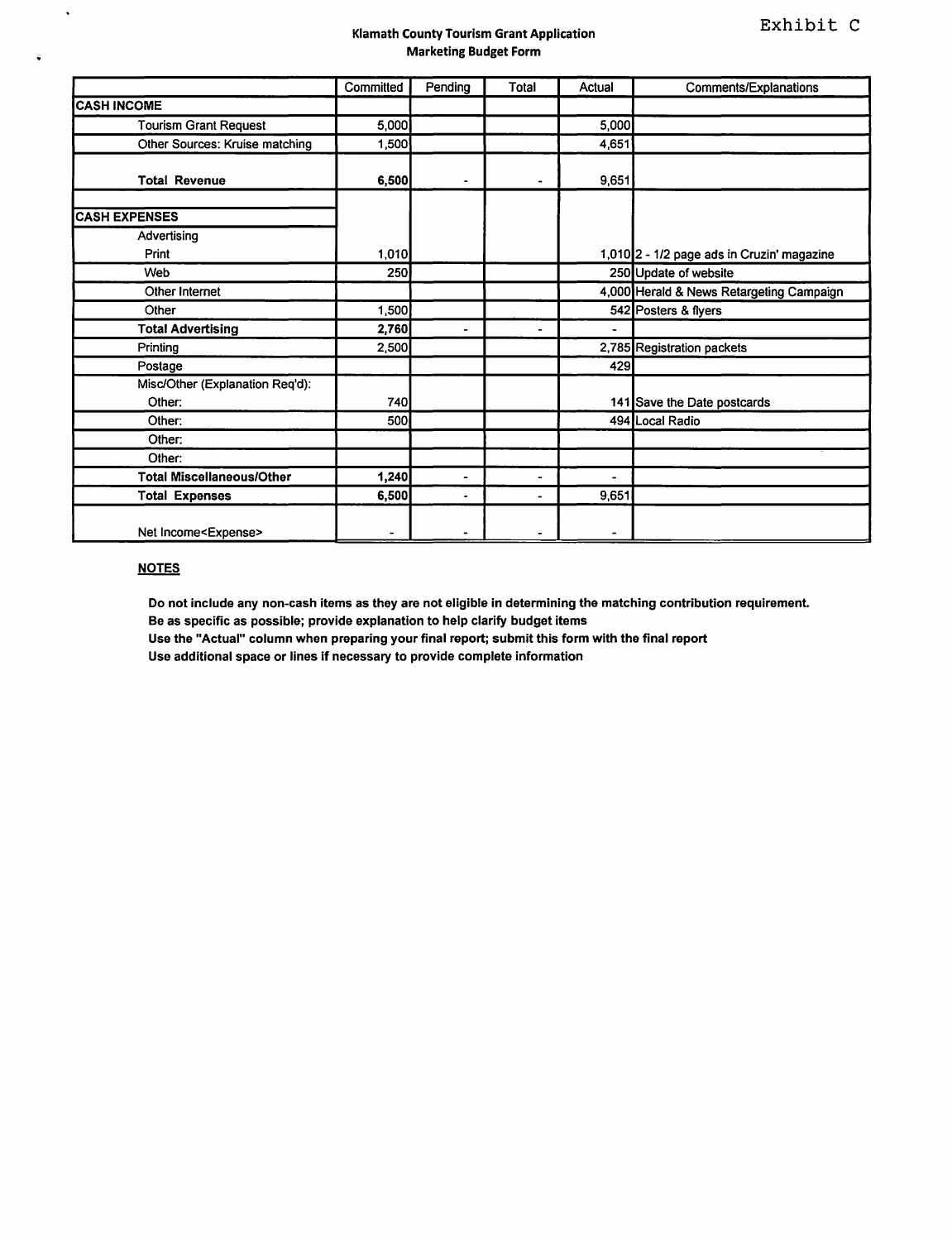Retargeting Campaign

May 5 through May 11

|            | Impressions Clicks |     | CTR% |
|------------|--------------------|-----|------|
| Wk6        | 43473              |     | 0.09 |
| <b>CTD</b> | 255614             | 242 | 0.09 |

## **Kruise of Klamath 2014**

Retargeting Campaign

May 11 through May 18

|     | Impressions Clicks |     | CTR% |
|-----|--------------------|-----|------|
| Wk7 | 43033              | 30  |      |
|     | 298647             | 272 | 0.09 |

## **Kruise of Klamath 2014**

Retargeting Campaign

May 19 through May 25

|             | Impressions Clicks |     | CTR%      |
|-------------|--------------------|-----|-----------|
| Wk8         | 35697              | 26  | $0.0^{-}$ |
| <b>ICTD</b> | 334344             | 298 | 0.081     |

## **Kruise of Klamath 2014**

Retargeting Campaign

May 25 through June 1

|      | Impressions Clicks |     | CTR% |
|------|--------------------|-----|------|
| Wk9  | 43118              | 38  | 0.08 |
| ICTD | 377462             | 336 | 0.09 |

# **Kruise of Klamath 2014**

Retargeting Campaign

June 2 through June 8

|             | Impressions Clicks |     | CTR% |
|-------------|--------------------|-----|------|
| <b>Wk10</b> | 41585              |     |      |
| ICTD        | 419047             | 378 |      |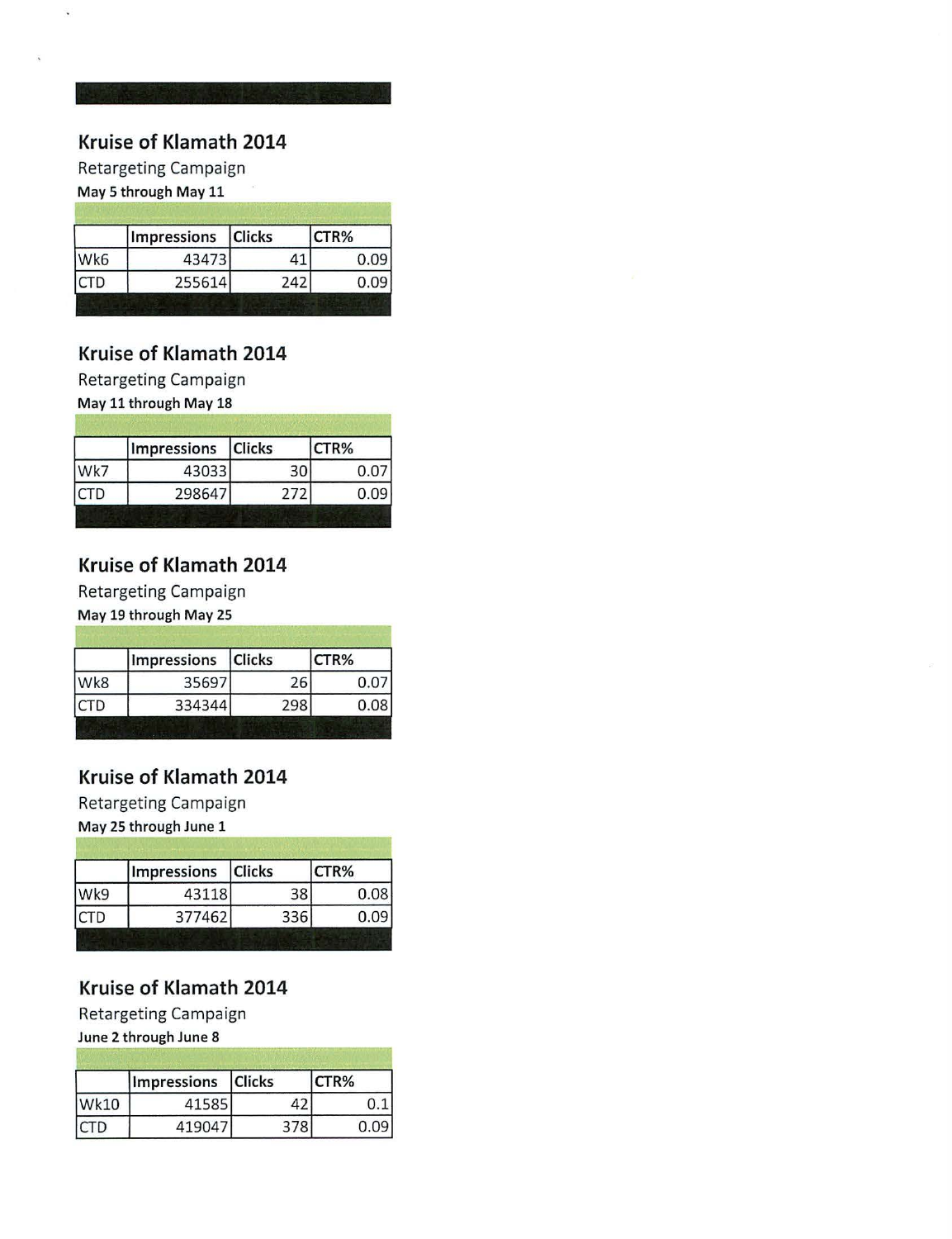## **Kruise of Klamath 2014**

Retargeting Campaign June 9 through June 15

 $\ddot{\phantom{0}}$ 

ý.

Impressions Clicks CTR% **Wk11** 40363 49  $0.12$ **CTD** 459410 427  $0.09$ 

## **Kruise of Klamath 2014**

Retargeting Campaign

June 16 through June 22

|             | Impressions Clicks |     | CTR% |
|-------------|--------------------|-----|------|
| <b>Wk12</b> | 38361              | 63  | 0.16 |
| ICTD        | 497771             | 490 | 0.09 |

## **Kruise of Klamath 2014**

Retargeting Campaign

June 23 through June 29

|             | Impressions Clicks |     | CTR% |
|-------------|--------------------|-----|------|
| <b>Wk13</b> | 32635              | 54  | 0.16 |
| ICTD        | 530406             | 544 | 0.10 |

 $\frac{1}{2}$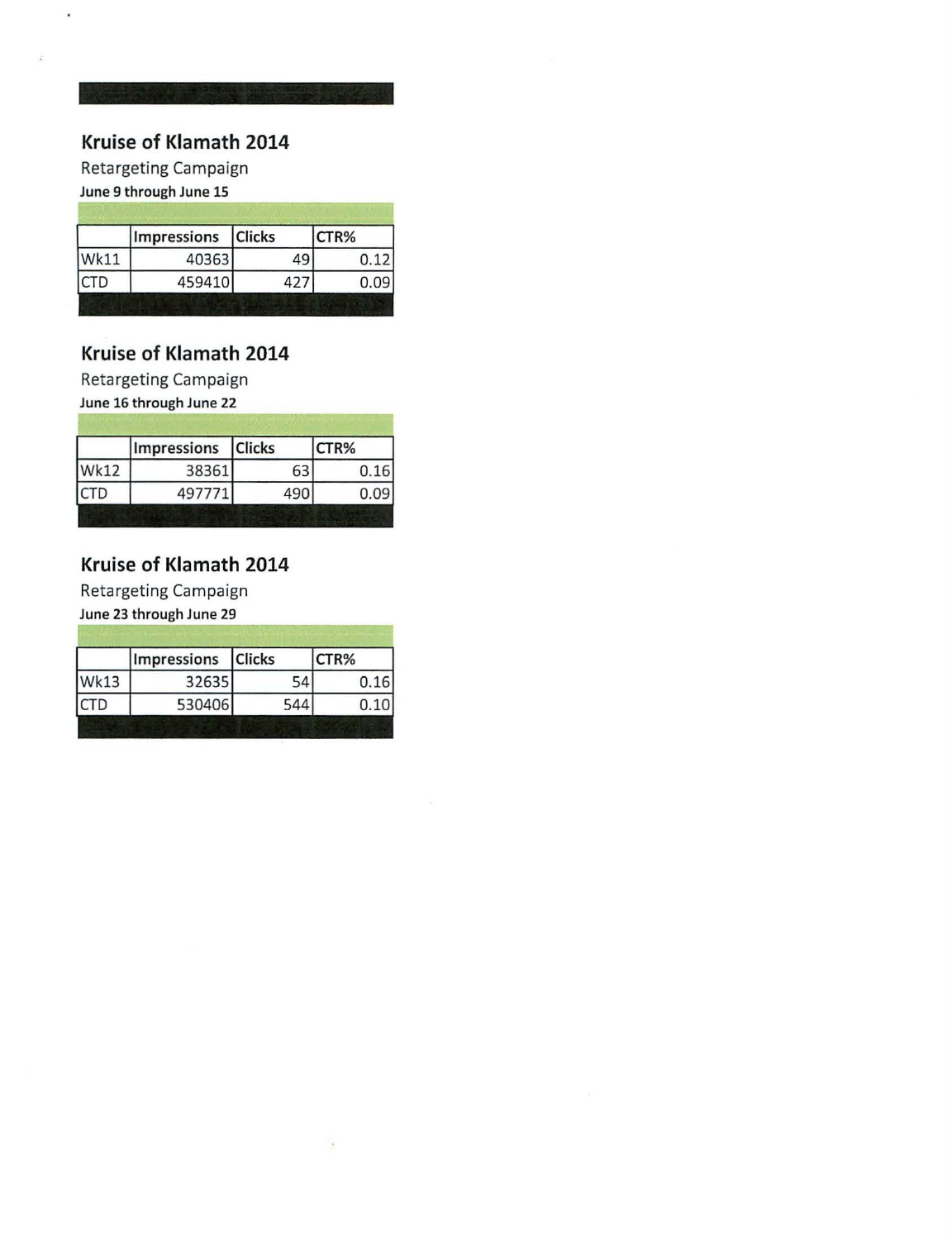### **Kruise of Klamath 2014**

Retargeting Campaign April 1 through April 6

.

|      | Impressions Clicks |    | CTR% |
|------|--------------------|----|------|
| Wk1  | 23541              | 36 | 0.15 |
| ICTD | 23541              | 36 | 0.15 |

### **Kruise of Klamath 2014**

Retargeting Campaign April 7 through April 13

| Wk <sub>2</sub> | Impressions Clicks |    | CTR% |  |  |
|-----------------|--------------------|----|------|--|--|
|                 | 50786              | 47 | 0.09 |  |  |
| ICTD            | 74327              | 83 | 0.11 |  |  |

## **Kruise of Klamath 2014**

Retargeting Campaign

April 14 through April 20

|      | Impressions Clicks |     | CTR% |  |
|------|--------------------|-----|------|--|
| Wk3  | 48540              | 29  | 0.06 |  |
| ICTD | 122867             | 112 | 0.09 |  |

# **Kruise of Klamath 2014**

Retargeting Campaign April 21 through April 27

| Wk4<br>ICTD | Impressions Clicks |     | CTR% |  |
|-------------|--------------------|-----|------|--|
|             | 45221              | 54  | 0.12 |  |
|             | 168088             | 166 | 0.10 |  |

# **Kruise of Klamath 2014**

Retargeting Campaign

April 28 through May 4

| Wk5  | Impressions Clicks |      | CTR% |
|------|--------------------|------|------|
|      | 440531             | 35   | 0.07 |
| ICTD | 212141             | 201. | 0.09 |